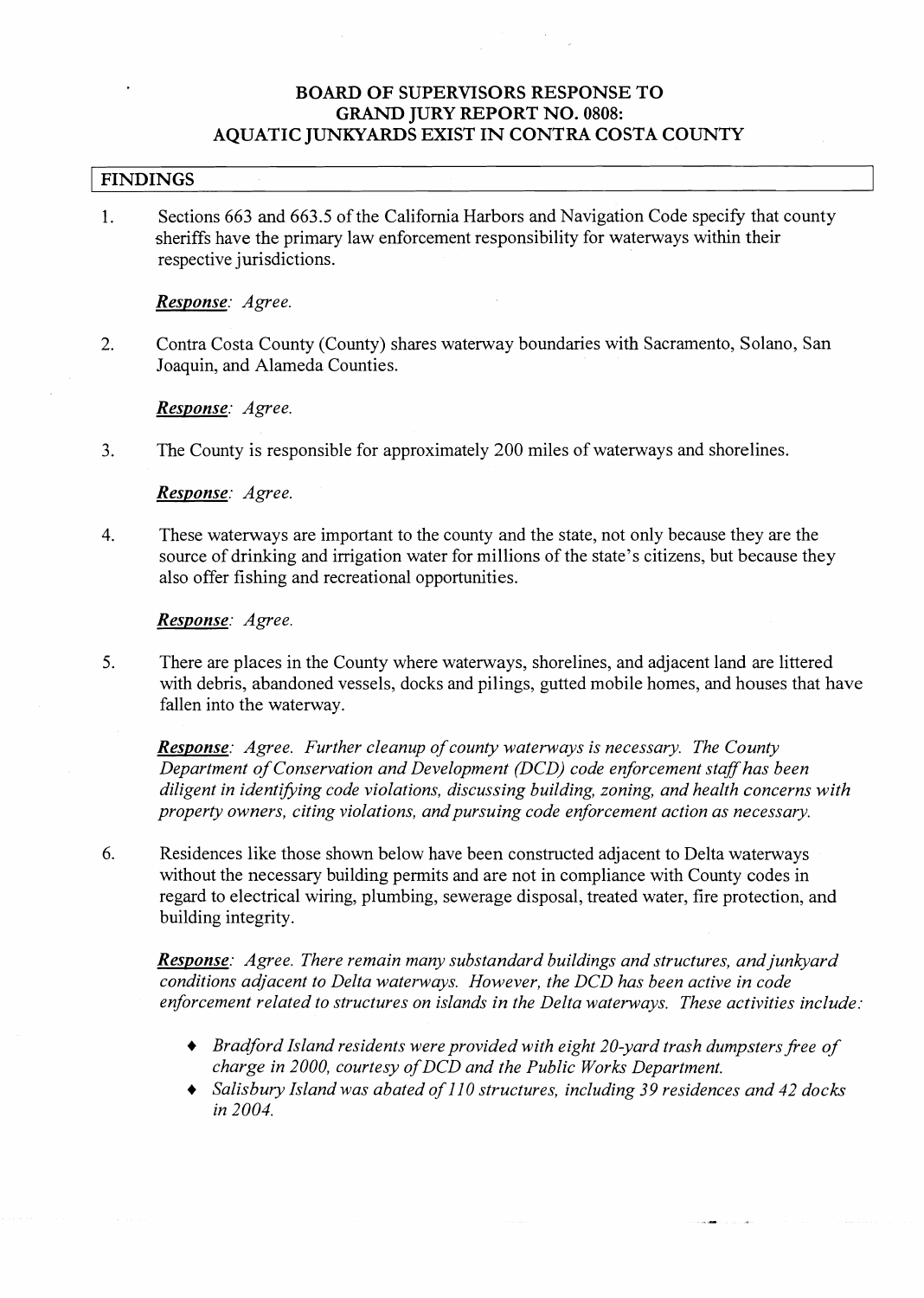- + *Golden Gate Island was approved for abatement by the Board of Supervisors in 2005, and that decision was upheld by the Superior Court. On July 25, 2008, the First District Court of Appeal ruled in the County's favor, triggering a new 40-day appeal period. Absent any further appeal, the County can begin abatement.*
- + *Bradford Island has two current code enforcement cases that include the issues in the pictures in the Grand Jury report. On August 5, 2008, the Board of Supervisors denied the appeal on one case and granted the owners 90 days to comply with abatement order. The other case is still pending.*
- + *Quinn Island has Jive current code enforcement cases that include the issues shown in the pictures in the Grand Jury report.*
- + *Quimby Island has two pending code enforcement cases.*
- + *Hammer Island has one pending code enforcement case.*
- + *Holland Tract has one pending code enforcement case.*

*The DCD has worked extensively in the past with the Sheriff's Department and other local agencies to clean up the County's waterways and shorelines. In fact, the barge, floating home, and derelict vessels shown in the picture on the top of page 22 of the Grand Jury report no longer exist because of just such a joint effort, which was featured in the cover story of the March 2007 edition of the Building Inspection newsletter (copy attached). Notably, the County's code enforcement efforts on Salisbury Island garnered national recognition, with the County being named a "2005 Achievement Award Winner" by the National Association of Counties.* 

7. Derelict vessels and many other abandoned objects in the County's waterways contain toxic substances. Examples include creosote-treated pilings, lead-acid batteries, fuel tanks, asbestos, and lead paint.

#### *Response: Agree.*

8. Abandoned commercial vessels in the waterways include tugboats, commercial fishing boats, schooners, houseboats, barges, cranes, and dredges. Some vessels exceed 300 feet in length. These vessels are often accompanied by junk and debris, including butane and propane tanks, kitchen appliances, tires, barrels, scrap iron, and portable toilets.

*Response:* Agree, with the clarification that houseboats are generally considered *recreational, not commercial, vessels.* 

9. Abandoned creosote-covered pilings, some with the remnants of buildings on them, number in the thousands.

*Response: Agree. The DCD pursues code enforcement cases through the owner of the property on which the violation exists. Many of the pilings are located on land that is under the jurisdiction of the State Lands Commission.* 

10. The Office of the Sheriff (Sheriff) reports that some individuals have purchased derelict vessels and moved them into out-of-the-way locations. These derelict vessels are then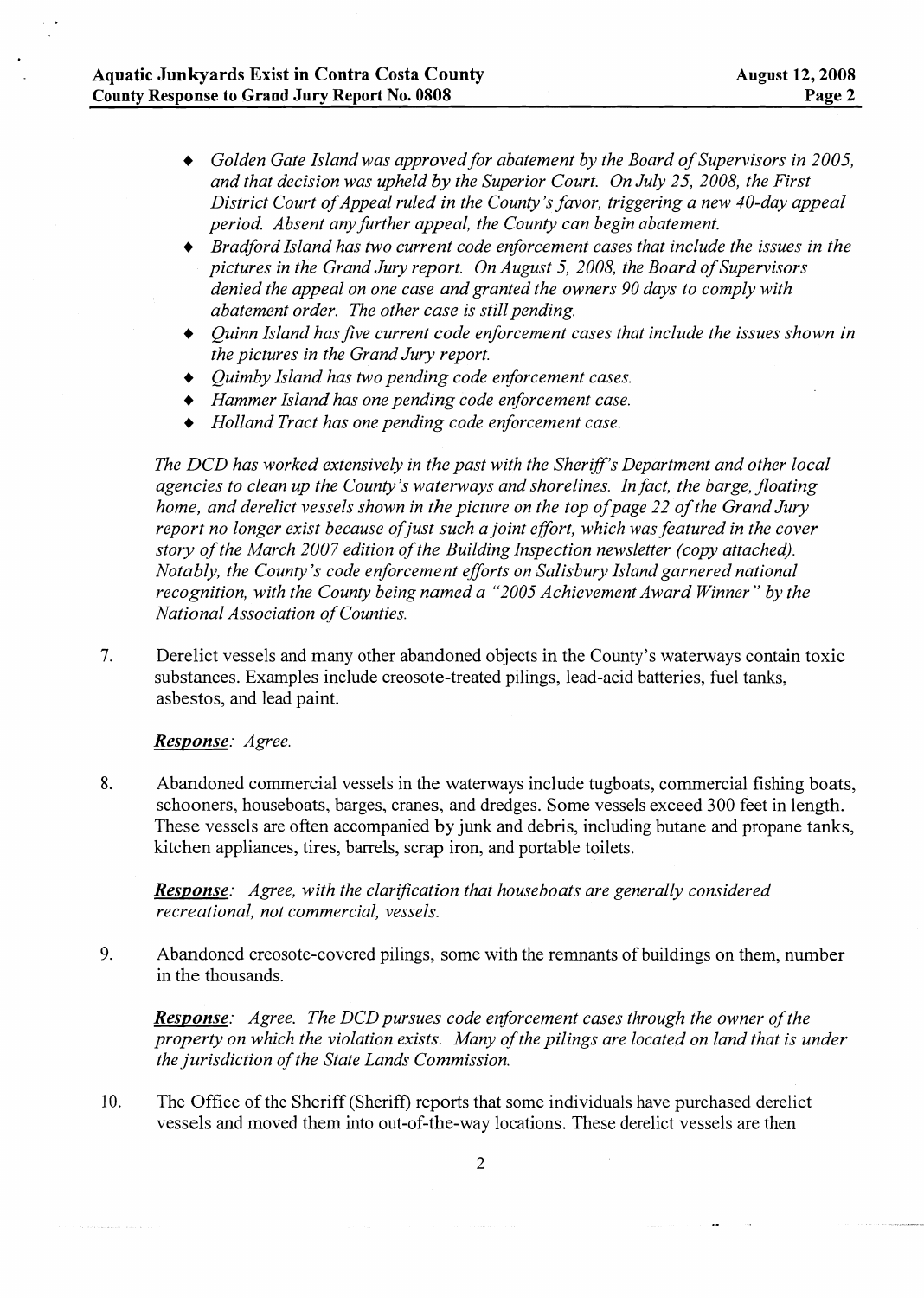**I** 

inhabited in violation of County codes. Squatters also have moved into abandoned vessels. They pollute the waterways with garbage and untreated human sewage.

#### *Response: Agree.*

11. Counties adjacent to Contra Costa have not enacted ordinances that would enable them to participate with Contra Costa in removing derelict or abandoned vessels in the Delta.

*Response: Disagree. Solano County has enacted an ordinance similar to Contra Costa County's Vessel Mooring and Sanitation Ordinance in an effort to enforce illegal sewage disposal and mitigate the potential for future abandoned vessels. Sacramento and Sun Joaquin Counties have drafted similar ordinances, which are currently in the legislative review process.* 

12. Several County agencies administer regulations pertaining to the waterways. The primary agencies are the Sheriff and the Building Inspection Department.

*Response: Agree. The Office of the Sheriffand the DCD will continue to work in conjunction with the Public Works Department, HSD-Environmental Health Division, and federal and State agencies to address code enforcement issues in the Delta.* 

13. Four of the County's five supervisorial districts have waterways that are polluted by abandoned watercraft, junk, and debris as shown on the following map.

*Response: Agree. See the County's response to Finding No. 6.* 

14. The Sheriff started patrolling the Delta in the 1960's with its Marine Patrol Unit (MPU).

*Response: Disagree. The Sheriff's Department started patrolling the Delta in 1954.* 

15. The Sheriff began removing abandoned recreational vessels from the Delta in 1 987.

*Response: Disagree. The Sheriff's Department began removing abandoned recreational vessels from the Delta in 1997.* 

16. The County's Building Inspection Department is responsible for the removal of derelict vessels, illegal buildings, junk, and debris on land adjacent to the waterways.

*Response: Agree. See the County's response to Finding No. 6.* 

17. Since 1997, the California Department of Boating and Waterways has provided grants to the County for derelict vessel removal. The use of this money is restricted to the removal of recreational vessels as well as pilings that are a threat to navigation.

**Response:** Agree. The Sheriff's Department in 2007/08 received approximately \$102,000 in *grant funding for derelict vessel removal and removed 22 vessels, 8 pilings, and 4 docks.*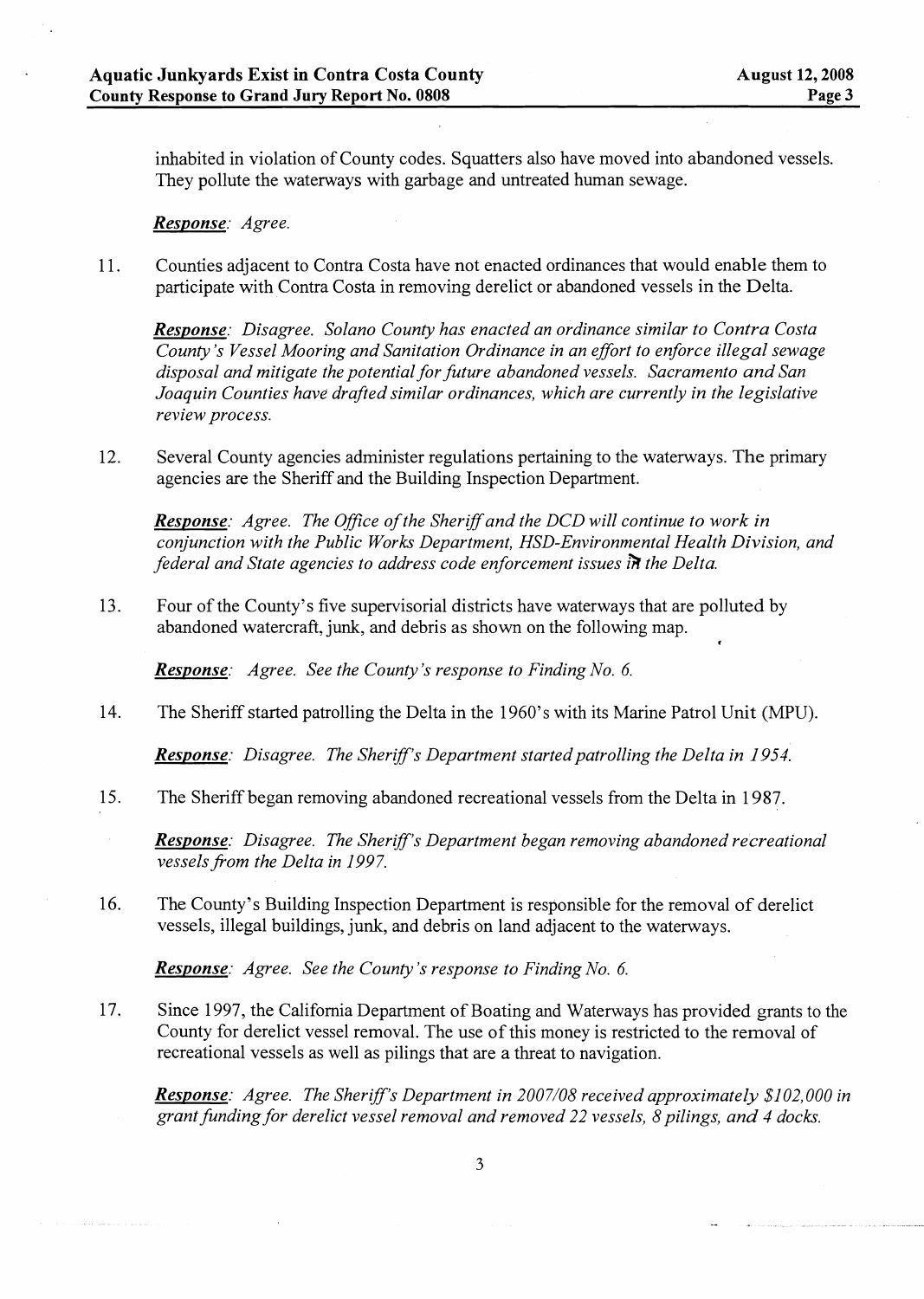18. The Sheriff is not aware of the total number and location of all abandoned commercial vessels located in the County's waterways.

**Response:** Partially disagree. The Sheriff's Department maintains an inventory of identified *abandoned recreational and commercial vehicles. The inventory is updated on a semiannual basis.* 

19. Over the past 10 years, the MPU has removed an average of 30 abandoned recreational vessels per year.

*Response: Agree.* 

20. The MPU is funded by state boat registration fees, the County's general fund, and the state's Boating and Waterways Agency. The MPU annual budget is approximately \$1.3 million. The budget does not include funding for the Sheriff's Air Support Unit. This unit is funded through the federal Drug Enforcement Administration.

**Response**: Partially disagree. The Sheriff's Department Marine Patrol Unit is funded by *County boat tax revenue, financial aidfiom the California Department of Boating and Waterways, and the County General Fund. The Sheriff's Department Air Support Unit is primarily funded by State and federal grants. Neither program is funded with vessel registration fees.* 

21. The MPU has 11 full-time-equivalent staff consisting of  $4\frac{1}{2}$  deputy sheriffs, one sergeant,  $1\frac{1}{2}$ staff in the air support unit, one lieutenant, and three full-time equivalent positions to provide part-time support. The MPU has seven boats, six vehicles, six trailers, and two helicopters.

**Response**: Partially disagree. The Sheriff's Department Marine Patrol Unit has 8 full-time *equivalent staff comprising 41/<sub>2</sub> deputy sheriff, 1 sergeant, 1 lieutenant, and 4 per-diem positions. The Sheriff's Department Air Support Unit has 11/<sub>2</sub> full-time equivalent deputy sheriffpositions, contract pilot services, and two helicopters.* 

22. In fiscal year 2007-08, the MPU received a grant of \$1 02,000 from the California Department of Boating and Waterways for derelict recreational vessel removal. This grant requires 10% matching funds from the County.

#### *Response: Agree.*

23. The Sheriff has participated, and continues to participate with state legislators, to develop maritime policing legislation.

*Response: Agree.* 

4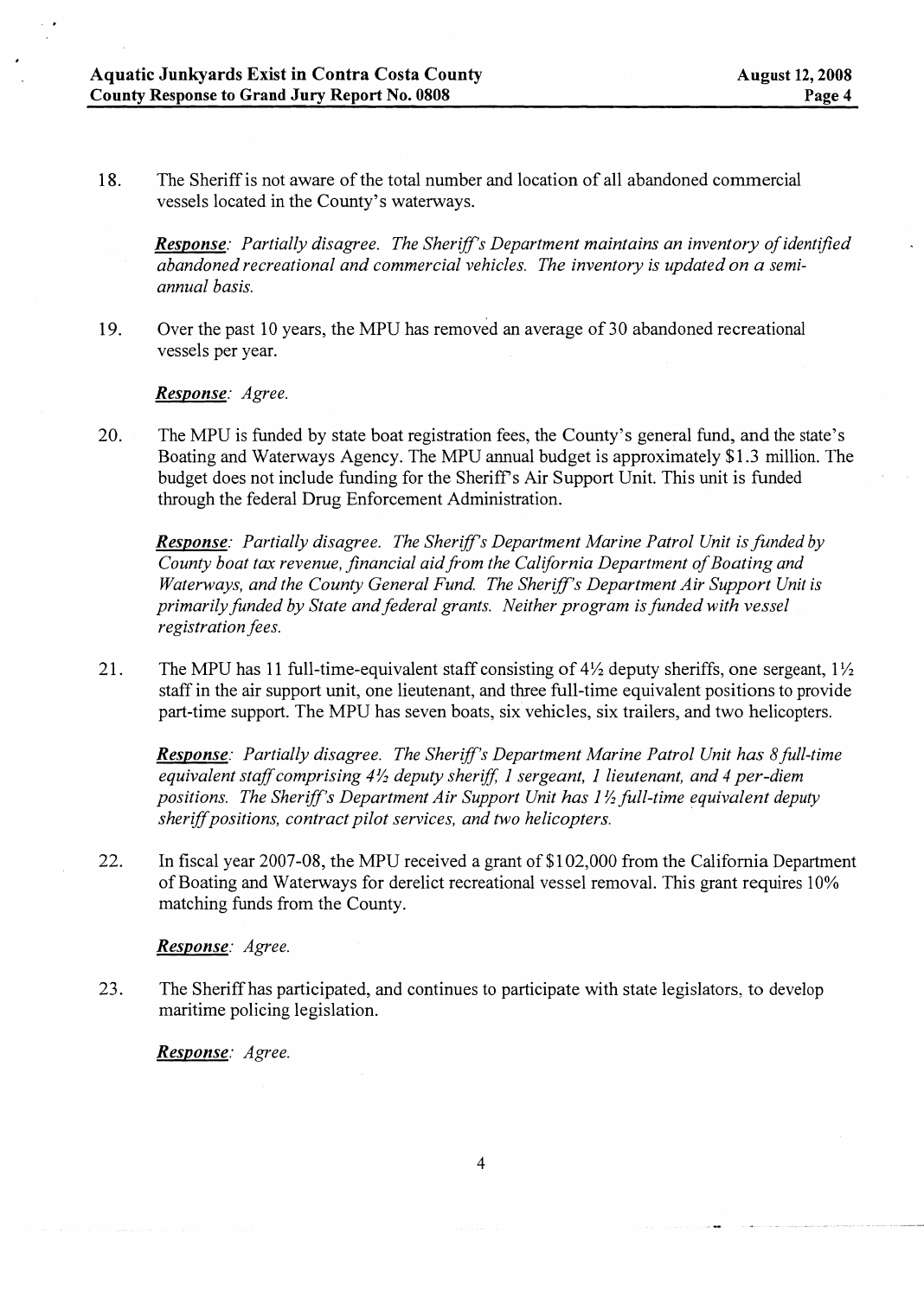24. The California Department of Motor Vehicles charges a \$20 registration fee every two years for recreational boats, but it fails to track ownership changes. After seven years of registration inactivity, the records are purged.

#### *Response: Agree.*

25. Abandoned vessels are often stripped of state registration numbers. This makes it impossible to identify vessel owners to charge them for removal of their property.

*Response: Agree.* 

26. Based on available hnds, 30 derelict recreational vessels are scheduled for removal in fiscal year 2007-08.

*Response: Agree.* 

27. Submerged derelict vessels are difficult to locate, identify, and remove. The cost to remove and dispose of sunken vessels is approximately twice the cost to remove and dispose of floating abandoned vessels.

*Response: Agree.* 

28. There is no County funding source for the removal of derelict commercial vessels.

*Response: Partially disagree. The County allocates 10% matching funds (\$9,325 in 2007/08) to secure the California Department of Boating and Waterway grant funding.*  There are no other County funds designated specifically for the removal of derelict *commercial vessels.* 

29. No County agencies are charged with removing garbage, debris, and junk from within the County's waterways.

*Response: Agree.* 

30. The Sheriff is authorized by County ordinance to cite individuals who litter the waterways.

*Response: Agree.* 

3 1. The MPU spends an average of 20 hours of staff time per week dealing with abandoned vessels. This represents 15% of the MPU's total staff hours.

*Response: Agree.* 

32. The MPU assists other County departments and agencies by providing water transportation to help them fulfill their duties.

5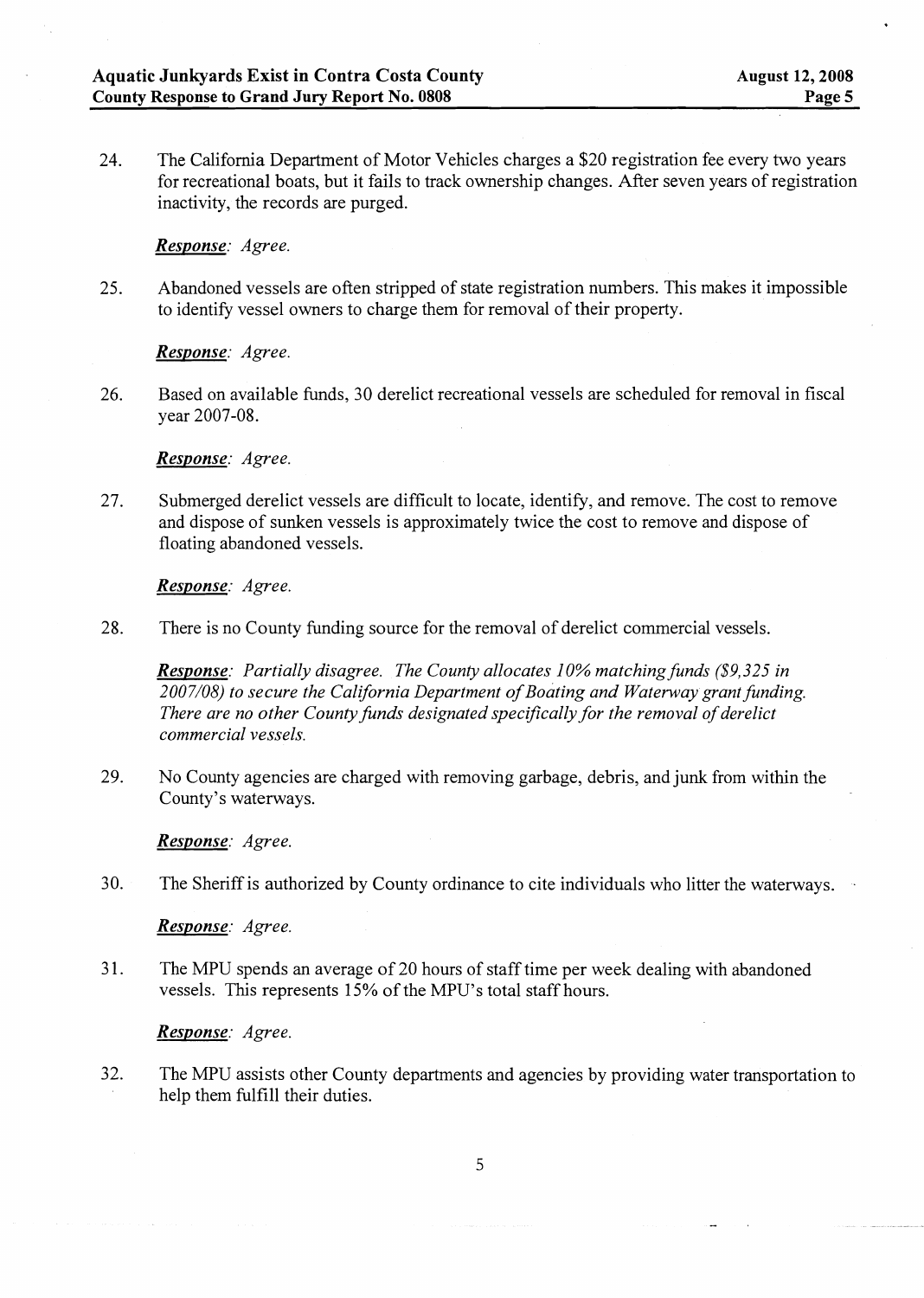#### *Response: Agree.*

33. The Health Services Department's Environmental Health Division and the Building Inspection Department do not proactively address code violations on or adjacent to the County's waterways. They only respond to complaints.

*Response: Partially disagree. Since the abatement of Salisbury Island in 2003, The DCD has actively pursued code violations in the Delta. As indicated in the County's response to Finding No. 6, there are 12 active code enforcement cases, including Golden Gate Island, and this list will expand as the County becomes aware of other similar situations.* 

#### **RECOMMENDATIONS**

The 2007-2008 Contra Costa County Grand Jury recommends that:

1. Within six months of this report, the Supervisors and the Sheriff create a joint task force to develop and present to the Supervisors a plan for the cleanup up of the County's waterways and adjoining shoreline. Task force members should include, but may not be limited to, representatives from the Office of the Sheriff and the County's Public Works, Building Inspection, and Health Services Departments.

*Response: The recommendation will be implemented within six months. The Board of Supervisors will request its Transportation, Water & Infrastructure Committee (TWIC) to* study this matter with input from the Office of the Sheriff, the DCD, and the Public Works *and Health Services Departments.* 

- 2. The Supervisors direct the joint task force to address the following elements in its Delta cleanup plan:
	- a. The identification of state, federal, and adjoining county agencies, and representatives that are responsible for monitoring and addressing problems related to the Delta waterways, especially those involving abandoned recreational and commercial vessels, navigational hazards, and possible health and water quality issues.
	- b. The identification of all state, federal, private sector, and non-profit organization funding that might be available to allow for the more timely and efficient removal of all abandoned vessels, dilapidated buildings, pilings, junk, and debris from the water and adjacent shoreline.
	- c. An investigation of the practicality of establishing a non-profit organization to assist in fund raising efforts in support of the effort to clean-up the County's waterways and adjacent shoreline.
	- d. An investigation of the practicality of establishing a program similar to the state's "Adopt-a-Highway" effort to allow citizens and the private sector to actively and visibly support the effort to clean-up the County's waterways.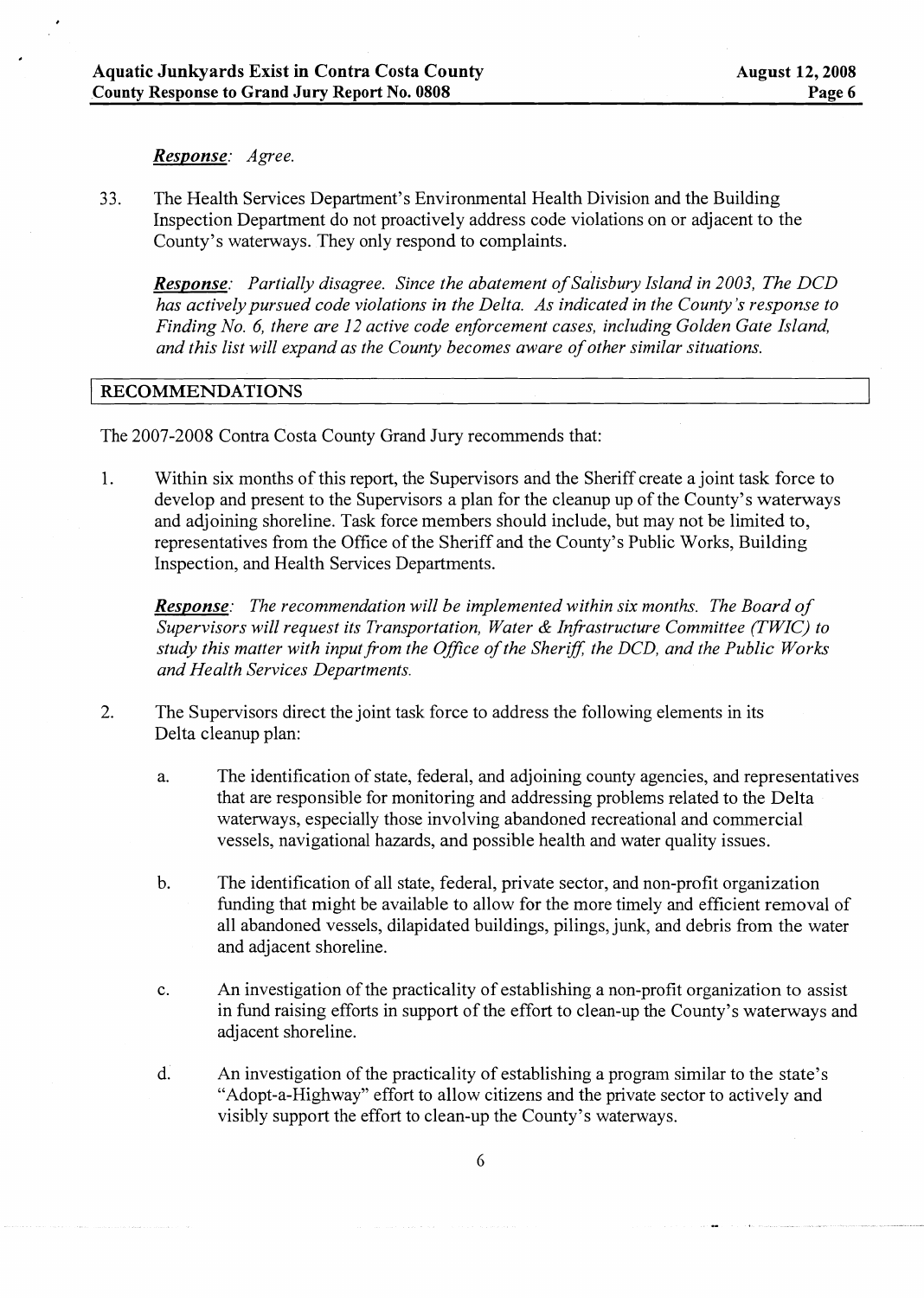e. An investigation of the practicality of establishing and promoting a dedicated telephone tip line to allow citizens to report abandoned vessels and aquatic dump sites that are detrimental to the County's waterways.

*Response: The recommendation will be implemented within six months. The Board of Supervisors will request the TWIC to address in its study the elements described in Recommendations 2(a)-(e), and report back to the Board with its findings and recommendations on the scope of and possible financing for a cleanup plan.* 

**3.** The Supervisors identify the amount of general funds necessary to support the recommendations of the task force, including those that may be required to match state, federal, and private sector grants.

*Response: The recommendation will be implemented within six months. The cost to implement any recommendations of the TWIC will be identified in the report that results from the TWIC study described in the County's response to Recommendation Nos. 1 and 2.* 

4. The Supervisors and the Sheriff should be proponents of legislation and actions regarding the identification and removal of both recreational and commercial derelict or abandoned vessels and other debris. They should consider advocating for an increase to the state's recreational watercraft registration fee and for a change in state law that would allow the additional revenue to be used for the abatement of abandoned commercial as well as recreational vessels.

*Response: The recommendation has not been implemented, but will be implemented in the*  future. The Sheriff's Department, in cooperation with the California State Sheriff's *Association, has committed to propose a change in state law that would allow the existing annual funds available in the California Department of Boating and Waterways, Abandoned Watercraft Abatement Program to be used for the abatement of abandoned commercial as well as recreational vessels.* 

*5.* The Sheriff conducts a semi-annual inventory of all abandoned vessels to provide additional evidence and documentation to support the department's requests for additional funding.

*Response: The recommendation has been implemented. The Sheriff's Department Marine Patrol Unit maintains an inventory of identijed abandoned vessels that is updated semiannually.* 

 $\overline{7}$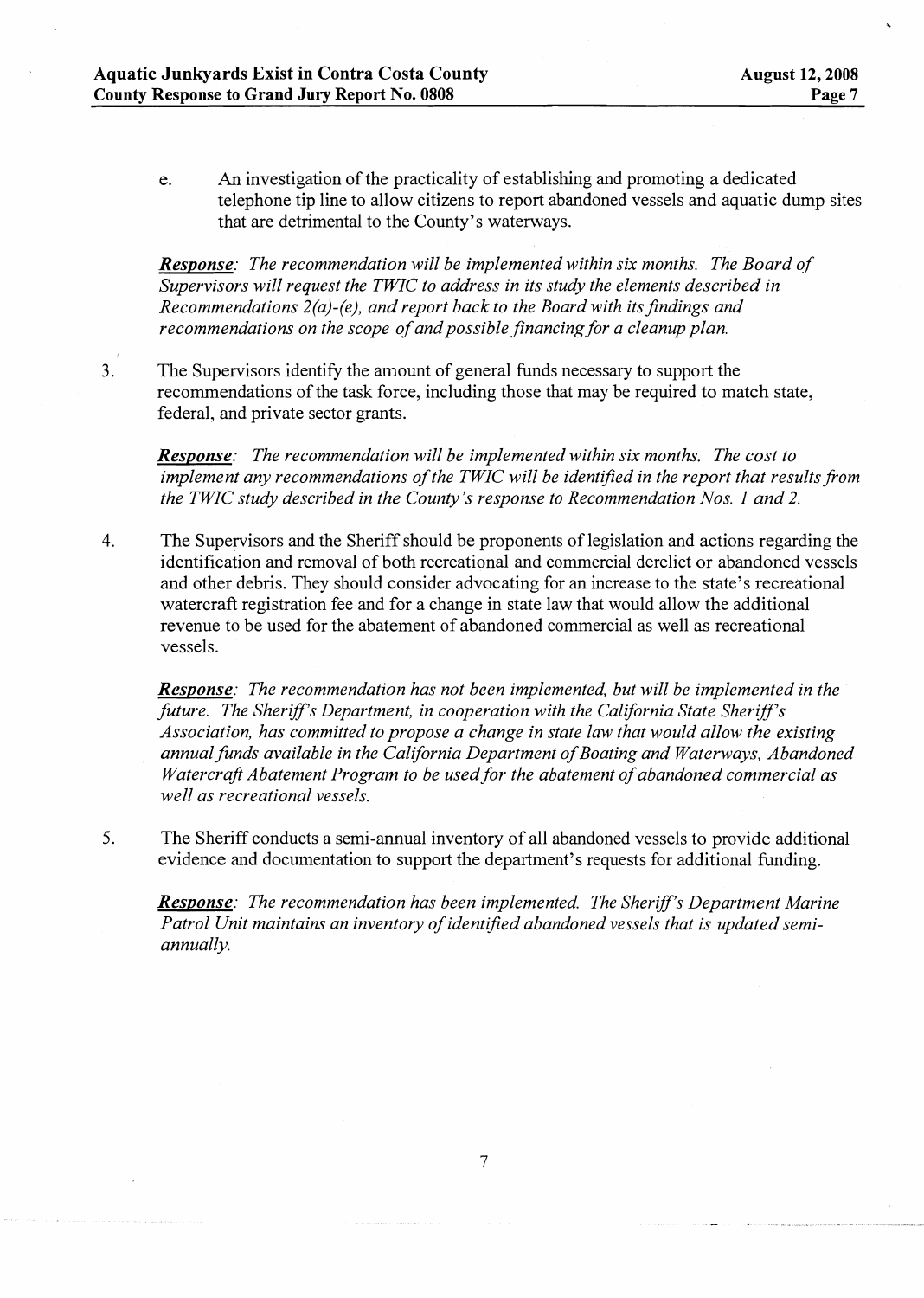### National Association of Counties 2005 Achievement Award Winner

This Award is presented to

## *Contra Costa County, CA*

for its program

# *Delta* **Code** *Enforcement Program*

in recognition of an innovative program which contributes to and enhances county government in the United States. N AGO MATING ASSOCIATION OF COUNTIES CAVE ON A AND COUNTIES CAVE ON A MAGNARY COUNTIES CAVE FOR A MAGNARY COUNTIES CAVE FOR A MAGNARY COUNTIES CAVE FOR A MAGNARY COUNTIES CAVE FOR A MAGNARY COUNTIES CAVE FOR A MAGNARY COUN

**腕物構成的機能が活動的ながら、おように、この場所をはいいか、この場所が、その場所が、その場所が、その場所が、その場所が、その場所が、その場所が、その場所が、その場所が、その場所が、その場所が、その場所が、その場所が、その場所が、その場所が、その場所が、その場所が、その場所が、その場所が、その場所が、その場所が、その場所が、その場所が、その場所が、その場所が、その場所が、その場所が、その場所が、その場所が、その場所が、その場所が、その場所** 

Angelo Kyle President

<sub>**非常不能,但我们的地方的,你不能会在我们在我们的医院的,我们的医院的,我们也不会在这么多,我们的医院,我们的医院的,我们的医院的,我们也会不会不会不会不会不会不会不会不会不会不会。""我们的,我们的,我们的爱情的感觉,我不会不会不会</sub>** 

Counties Care for America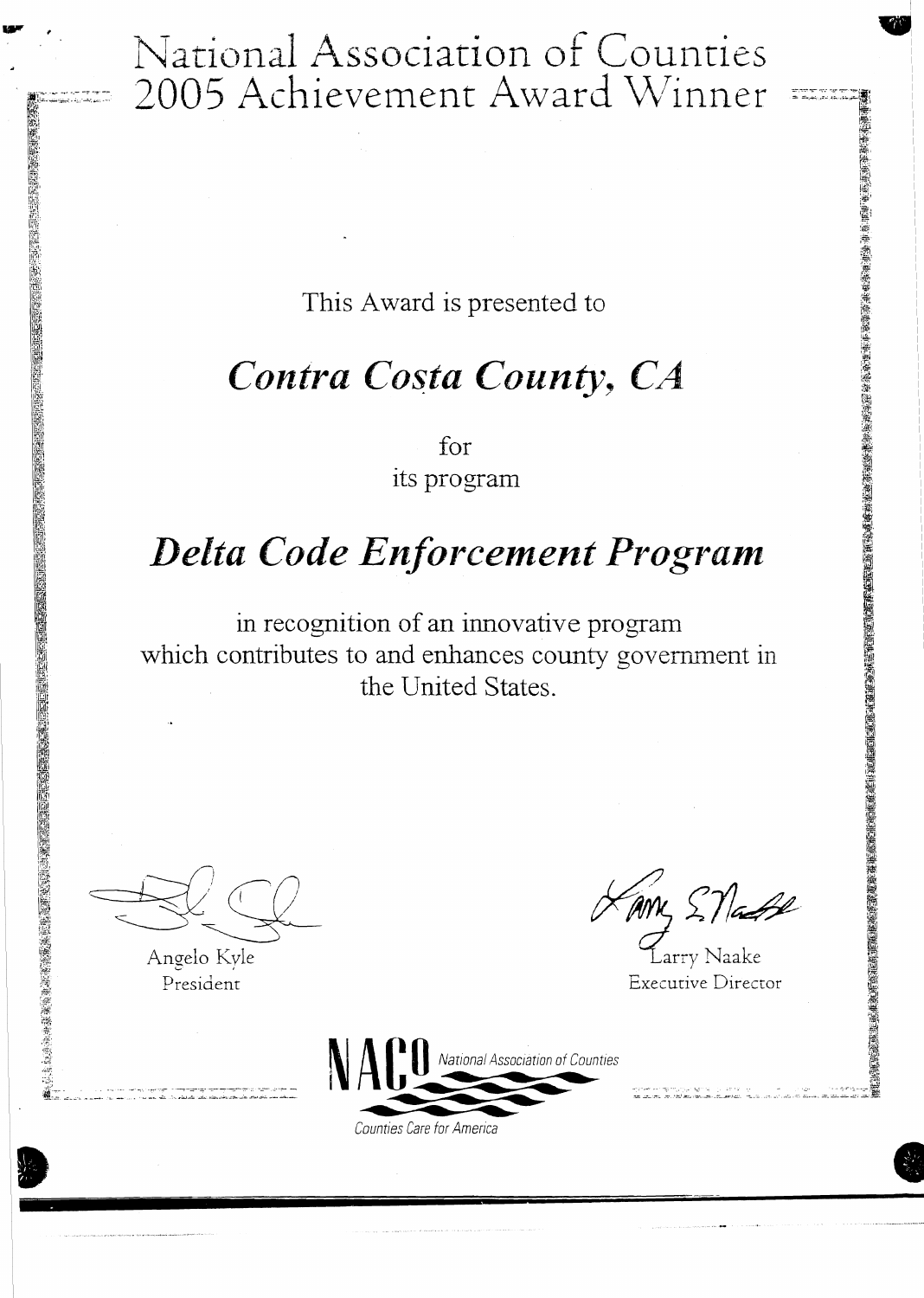

VOLUME 10, NO. 1



#### **By** Carlos Baltodano

 $\int$ ith a Coast Guard helicopter hovering above and under the watchful eyes of four different Counties Sheriff's Departments, Contra Costa County Buildinq Inspection Code Enforcement Officers posted a substandard floating home as a public nuisance and requested its removal within fifteen days. The movie-like scene was staged in the early morning of March 1, 2007 on a parcel of land adjacent to Quimby Island in the waters of the Delta and opened a new chapter in a coordinated multi-departmental agency code enforcement action.

The floating home, a dilapidated waterborne residential unit constructed on an old barge, had toilets, sinks and a bathtub piped into a holding tank that was located in the barge's hull. The holding tank was overflowing into the bilge area of the barge's hull along with diesel fuel and other contaminates. This in turn mized with water was infiltrating through the barge's dilapidated hull. This concoction of reeking tainted effluent was then discharged overboard by a level controlled pump directly into the Delta waters by the resident.

The Contra Costa County Sheriff's Office Marine Patrol was instrumental in uniting the many different governmental agencies that have jurisdiction and control of the Delta waterways. Their focus was to remove the clutter of derelict or abandoned vessels that obstruct and may Aerial View of barge, floating home and derelict vessels also be contaminating Delta waters. Along with Contra Costa County, there were Marine Patrol officers from the Cont. on page 2 counties of Solano, Sacramento and San Joaquin. Also, representatives from the San Joaquin County Building and Code Enforcement Divisions, California State Department of Fish and Game, and the United States Department of Fish and Wildlife and the United States Coast Guard joined the team.

The purpose of this coordinated code enforcement action by several different agencies in four different counties was two-fold:

First and foremost, the Delta supplies our drinking water and it needs to be protected. The Los Vaqueros Reservoir Intake Station is just down river from Quimby Island and **MARCH 2007** 

the intake for the California Aqueduct that supplies Southern California through Clifton Court Forebay is also nearby. The potential leakage of contaminates from abandoned derelict vessels and dilapidated floating homes into the Delta waters poses a direct threat to public safety and may also have an adverse effect on fish and other wildlife.

Second, a multi-agency and multi-county coordinated effort is needed in order to ensure that a problem abated within one County is not transferred to another County. We have already seen that the active enforcement efforts that began several years ago in Contra Costa County have caused individuals to move their dilapidated structures or vessels to other counties within the Delta.



I I t

#### **IN THIS ISSUE...** Customer Service Award ............................................. 2

-

| Ask the Building Official. |  |  |
|----------------------------|--|--|
|                            |  |  |
|                            |  |  |
|                            |  |  |
|                            |  |  |
|                            |  |  |
| Pats on Back               |  |  |